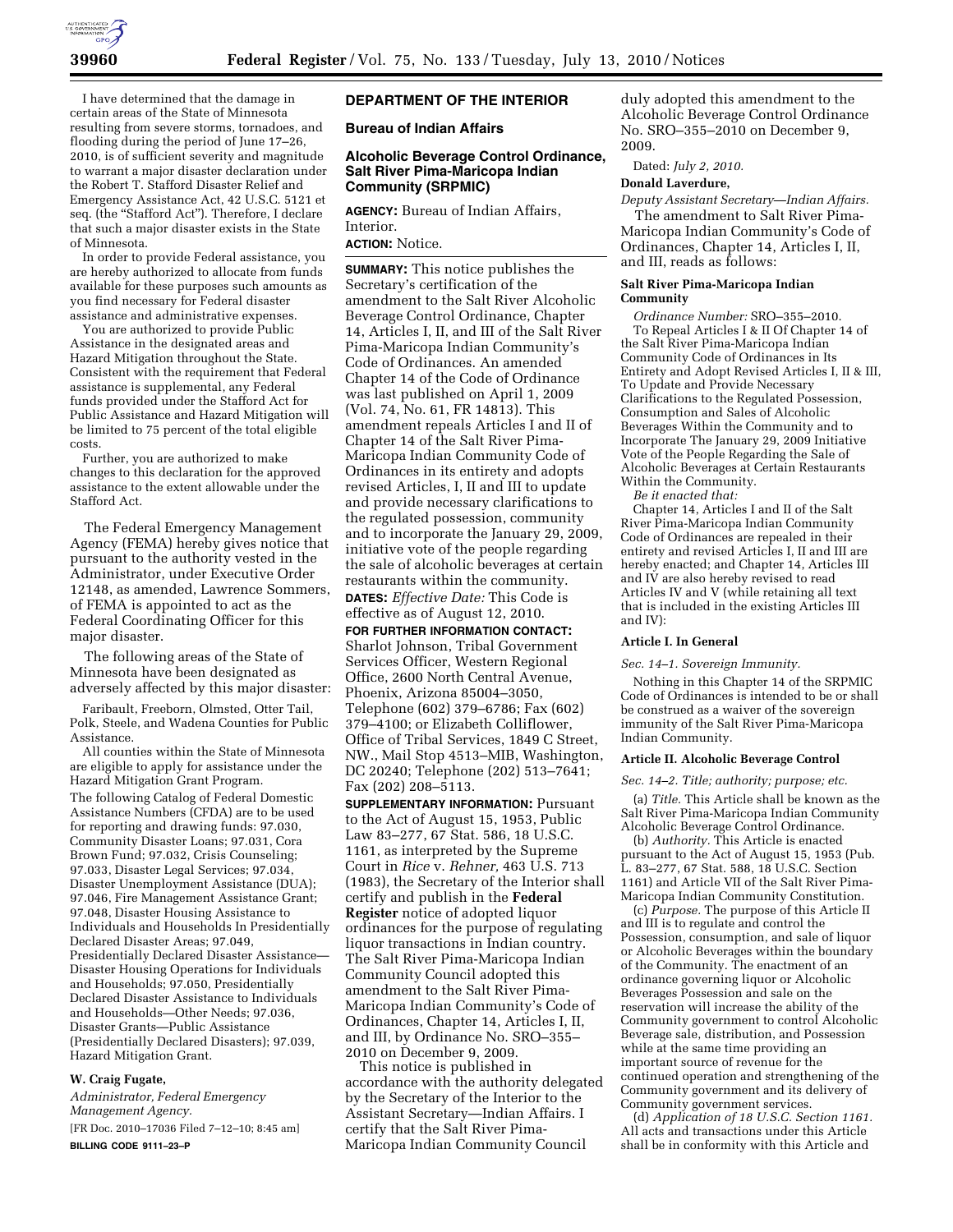in conformity with the laws of the State of Arizona, to the extent required by 18 U.S.C. Section 1161.

(e) *Effective date.* This Article shall be effective as a matter of Community law upon approval by the Community Council and effective as a matter of federal law when the Assistant Secretary of Indian Affairs certifies and publishes this Article in the **Federal Register**.

## *Sec. 14–3. Scope.*

Chapter 14 of the Code of Ordinances of the Salt River Pima-Maricopa Indian Community constitutes the entire statutory law of the Community in regard to the sale, Possession and/or distribution of Alcoholic Beverages within the Community.

# *Sec. 14–4. Definitions.*

*Aggrieved Party* means a Person, an Applicant, a Community Member or the Community.

*Alcoholic Beverage* means beer, wine or other spirituous liquor (including but not limited to brandy, whiskey, rum, tequila, mescal, gin, porter, ale, any malt liquor beverage, absinthe, a compound mixture of these or a compound mixture of these with any other substance which produces intoxication, fruits preserved in ardent spirits and beverages containing more than one-half of one percent of alcohol by volume).

*Applicant* means any partnership, corporation, limited liability company or Community enterprise as well as any natural Person that is or are requesting approval of a Community liquor License.

*Broken Package* means any container of spirituous liquor on which the United States tax seal has been broken or removed, or from which the cap, cork or seal placed thereupon by the manufacturer has been removed.

*Community* means the Salt River Pima-Maricopa Indian Community, a federally recognized Indian tribe.

*Controlling Person* means a Person directly or indirectly Possessing control of an Applicant or Licensee. Control is presumed to exist if a Person has the direct or indirect ownership of or power to vote ten percent (10%) or more of the outstanding voting securities of the Applicant, Licensee or Controlling Person or to control in any manner the election of one or more of the directors of the Applicant, Licensee or Controlling Person. In the case of a partnership, control is presumed to mean the general partner or a limited partner who holds ten percent (10%) or more of the voting rights of the partnership. For the purposes of determining the percentage of voting securities owned, controlled or held by a Person, there shall be aggregated with the voting securities attributed to the Person the voting securities of any other Person directly or indirectly controlling, controlled by or under common control with the other Person, or by an officer, partner, employee or agent of the Person or by a spouse, parent or child of the Person. Control is also presumed to exist if a creditor of the Applicant, Licensee or controlling person holds a beneficial interest in ten percent or more of the liabilities of the Licensee or Controlling Person.

*Director* means Director of the Community Regulatory Agency who is also the Director.

*Gross Revenue* means the revenue derived from all the sales of food and Alcoholic Beverages on the Licensed Premises, regardless of whether the sales of Alcoholic Beverages are made under a Restaurant License issued pursuant to this Article.

*Hearing Officer* means a person designated by the Community Manager to hear an appeal of a decision made by the Director.

*License* means a License issued pursuant to the provisions of this Article by the Community.

*Licensed Premises* or *Premises* means a place from which a Licensee is authorized to sell Alcoholic Beverages under the provisions of this Article.

*Licensee* means any partnership, corporation, limited liability company or Community enterprise, as well as any natural Person who has been authorized to sell Alcoholic Beverages for consumption at a particular Premises by the Community.

*Minibar* means a closed container, either refrigerated in whole or in part or nonrefrigerated, where access to the interior is restricted by means of a locking device which requires the use of a key, magnetic card or similar device.

*Office* means the alcohol beverage control Office or Persons within the Community Regulatory Agency that regulate Alcoholic Beverage and/or liquor sales and distribution transactions within the Community as created in Section 14–5 of this Article.

*Off-Sale Retailer* means any Person operating a bona fide regularly established retail liquor store selling Alcoholic Beverages and any established retail store selling commodities other than Alcoholic Beverages that is engaged in the sale of Alcoholic Beverages only in the original unbroken package, to be taken away from the Premises of the retailer and to be consumed off the Premises.

*On-Sale Retailer* means any Person operating an establishment where spirituous liquors are sold in the original container for consumption on or off the Premises or in individual portions for consumption on the Premises.

*Person* means any partnership, corporation, limited liability company, or Community enterprise, as well as any natural Person.

*Possess* means to have any item or substance within the control of a Person or to have any Alcoholic Beverage within a Person's body, regardless of where the consumption may have taken place.

*Public Patio Enclosure* means a contiguous patio or a patio that is not contiguous to the remainder of the Licensed Premises if the noncontiguous patio is separated from the remainder of the Premises or Licensed Premises by a public or private walkway or driveway not to exceed 30 feet, subject to the rules that the Office may adopt to establish criteria for a noncontiguous Premises.

*Private Residence* means a place where an individual or a family maintains a habitation. *Public Place* means any place that is not a

Private Residence, including within operational motor vehicles or non-residential structures, and not Licensed, pursuant to this Article, for the Possession of Alcoholic Beverages.

*Restaurant* (excluding the provisions in this Article that govern casino or golf course Licenses) means an establishment that derives at least forty percent (40%) of its Gross Revenue from the sale of food, including sales of food for consumption off the Licensed Premises if the amount of these sales included in the calculation of Gross Revenue from the sale of food does not exceed fifteen percent (15%) of all Gross Revenue of the Restaurant.

#### *Sec. 14–5. Office of Alcohol Beverage Control, Director*

(a) *Office.* The Office of Alcohol Beverage Control (''Office'') is hereby established within the Community's Community Regulatory Agency. The Director of the Community Regulatory Agency is hereby designated as the Alcohol Beverage Control Officer (''Director'') who will be responsible to the Community Manager and whose duties may be delegated from time to time to other employees of the Office. All of the positions of the Office will be filled and conducted in accordance with the Community's established policies and procedures.

(b) *Authority of the Office.* The Office shall have the following authority:

1. To grant and deny applications in accordance with this Article;

2. Adopt rules and regulations to implement this Article;

3. Hold hearings and make determinations on whether to grant or deny Licenses;

4. Employ necessary personnel;

5. Maintain a public record open to the public containing the names and addresses of each Licensee and any Person who is a Controlling Person;

6. Liaison between the Office and the Salt River Police Department to ensure enforcement of Articles II and III of Chapter 14 and any relevant regulations issued pursuant to Chapter 14;

7. Investigate and enforce compliance of Articles II and III of Chapter 14 and any relevant regulations that also pertain to the selling of Alcoholic Beverages within the Community; and

8. Inspect, during the hours in which a Premises is occupied, the Premises of a Licensee.

(c) *Inspection of Premises, Enforcement and Investigations.* The Office shall receive complaints of alleged violations of Articles II and III and is also responsible for the investigation of allegations of, violations of, or non-compliance with, the selling of Alcoholic Beverages pursuant to Articles II and III or any relevant regulations issued pursuant to Chapter 14.

1. The Office shall establish a separate investigation unit which has as its responsibility the investigation of compliance within this Article.

2. A complete record of all applications, actions taken thereon, and any Licenses issued shall be maintained by the Office and shall be open for public inspection at the Office.

3. Office staff that are authorized to investigate pursuant to this Article shall have the authority to investigate and issue a notice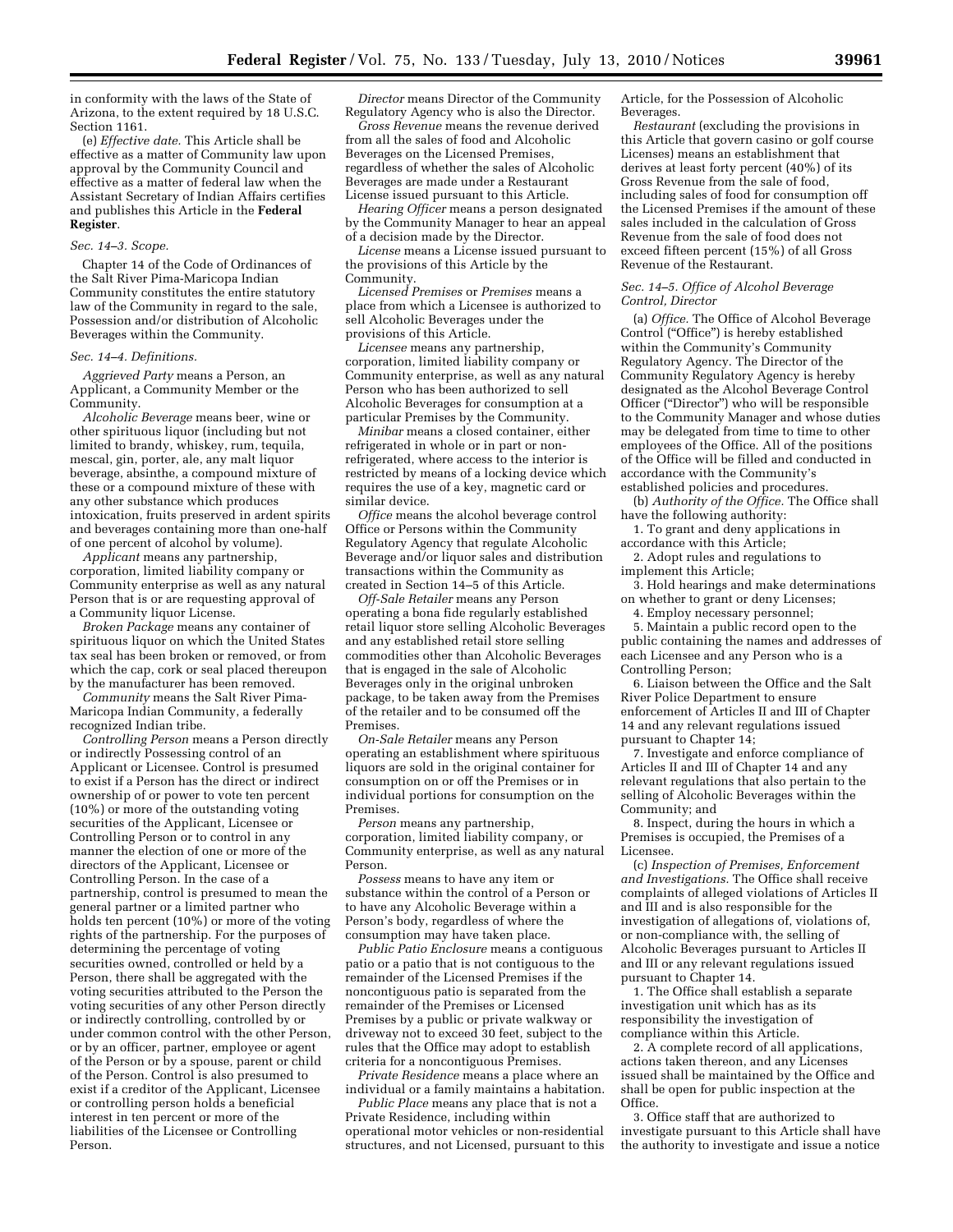of a violation of noncompliance with Chapter 14.

4. The Office or the Salt River Police Department may cite a Licensee to appear before the Hearing Officer for a hearing upon allegations of violations of Articles II and III or any relevant regulations issued pursuant to Chapter 14.

5. The Office or the Director may take evidence, administer oaths or affirmations, issue subpoenas requiring attendance and testimony of witnesses, cause depositions to be taken and require by subpoena duces tecum for the production of books, papers and other documents which are necessary for the enforcement of Article II and III of this Chapter.

6. The Office, including the Director may, in enforcing the provisions of this Article, inspect the Premises.

# *Sec. 14–6. Lawful Commerce, Possession or Consumption.*

(a) Alcoholic Beverages may be possessed and consumed only at Private Residences, and Licensed Premises pursuant to this Chapter 14, and may be transported in unbroken containers to such places.

(b) Wine may be purchased, stored, distributed, and consumed in connection with the bona fide practice of a religious belief or as an integral part of a religious exercise of an organized church and in a manner not dangerous to public health or safety.

(c) The purchase, storage and use of Alcoholic Beverages solely for the purpose of cooking or preparing food and in a manner not dangerous to public health and safety are authorized.

(d) Alcoholic Beverages may also be served and consumed at a Premises licensed pursuant to a Business Ancillary License if the following conditions have been met: (1) A business serves Alcoholic Beverages as part of a cooking demonstration or cooking class, or (2) is an accredited school offering degree programs in the culinary arts.

(e) Alcoholic Beverages may be sold at Licensed Premises only under the conditions under which the License is issued.

#### *Sec. 14–7. Designated Area and Licenses*

(a) *Designated area.* The Director may issue a License for Premises located within the designated area identified in the December 9, 2009 Approved SRPMIC Liquor Licensing Area Corridor (attached to this ordinance, and incorporated herein by reference).

(1) The December 9, 2009 Approved SRPMIC Liquor Licensing Area Corridor shall be kept with the official records of the Community in the Office of the Council Secretary.

(2) Upon majority vote by the Community Council and publication in the Community's newspaper, the Community Council may amend the December 9, 2009 Approved SRPMIC Liquor Licensing Area Corridor and any future amendments thereof.

(b) *Premises that may be Licensed.*  Licenses may only be issued for Premises as listed and defined below.

(1) *Hotel-Motel License.* 

a. The Director may issue a Hotel-Motel License to any hotel or motel that operates either a Restaurant or a bar in the hotel or motel, provided that the Applicant is otherwise qualified to hold a License.

b. The holder of a Hotel-Motel License is authorized to sell and serve Alcoholic Beverages solely for consumption on the Licensed Premises. For the purpose of this section "Licensed Premises" shall include all Minibars located within guest rooms accommodations, public bar rooms, outdoor patio enclosures, outdoor pool areas, public Restaurant rooms, facilities, areas, and private banquet or meeting rooms located within the hotel-motel Premises or connected to the hotel-motel Premises.

(2) *Casino License.* 

a. The Director may issue a Casino License to any casino authorized to operate as a casino by the Community.

b. The holder of a Casino License is authorized to sell and serve Alcoholic Beverages solely for consumption on the Licensed Premises. For the purpose of this section, ''Licensed Premises'' shall include all public bar rooms, gaming areas, private banquet or meeting rooms, restaurants, other food service facilities, outdoor patio enclosures, and land contiguous to the casino facility.

(3) *Golf Course Clubhouse License.*  a. The Director may issue a Golf Course Clubhouse License to any golf course clubhouse.

b. The holder of a Golf Course Clubhouse License is authorized to sell and serve Alcoholic Beverages solely for consumption on the Licensed Premises and only to patrons of the golf course facility. For the purpose of this section, ''Licensed Premises'' shall include all restaurants and other food service facilities, private banquet or meeting rooms, bar rooms, outdoor patio enclosures, lounge facilities within the golf course clubhouse, and golf course enclosure. For purposes of this section a ''golf course clubhouse'' means a clubhouse located on a golf course. For purposes of this section a ''golf course enclosure'' means substantially undeveloped land, including amenities such as landscaping, irrigation systems, paths and golf greens and tees, that may be used for golfing or golfing practice by the public or by members and guests of a private club.

(4) *Restaurant License.* 

a. The Director may issue a Restaurant License to any Restaurant that is regularly open for the serving of food to guests for compensation and that has suitable kitchen facilities connected with the Restaurant for keeping, cooking and preparing foods required for ordinary meals .

b. The Restaurant shall be regularly open for the serving of food to guests for compensation and is an establishment which derives at least forty percent (40%) of its Gross Revenue from the sale of food (which includes non-alcoholic beverages), including sales of food for consumption off the Licensed Premises if the amount of these sales included in the calculation of Gross Revenue from the sale of food does not exceed fifteen percent (15%) of all Gross Revenue for the Restaurant. For purposes of meeting the Gross Revenue requirements, a Restaurant License Applicant may request that the License Premises include less than

the entire establishment in which the Applicant operates its business; provided that Alcoholic Beverages are restricted to the Licensed Premises.

c. The holder of a Restaurant License may sell and serve Alcoholic Beverages solely for consumption on the Licensed Premises. For the purpose of this subsection, ''Licensed Premises'' may include rooms, areas or locations in which the Restaurant normally sells or serves Alcoholic Beverages or spirituous liquors pursuant to regular operating procedures and practices and that are contiguous to the Restaurant or a Public Patio Enclosure. For the purposes of this subsection, a Restaurant Licensee must submit proof of tenancy or permission from the landlord for all property to be included in the Licensed Premises.

d. The holder of a Restaurant License shall be required upon request of the Office to submit an audit of the records for the Premises to demonstrate compliance with Section 14–7(b)(4)(b). An establishment that averages at least forty percent (40%) of its Gross Revenue from the sale of food during a twelve (12) month audit period shall be deemed to comply with the Gross Revenue requirements of Section 14–7(b)(4)(b). The twelve (12) month audit period shall fall within the sixteen (16) months immediately preceding the beginning of the audit. The Office shall not require an establishment to submit to such an audit more than once a year after the initial twelve (12) months of operation. When conducting an audit, the Office shall use generally accepted auditing standards.

i. If the audit reveals that the Licensee did not meet the definition of a Restaurant as prescribed in Section14–7(b)(4)(b) and the percentage of food sales was less than thirtyseven (37%) percent, then the Office shall deem the License to have been revoked or the Office may recommend that the Licensee be granted an additional twelve (12) month period to attempt to increase their food percentage to at least thirty-seven percent  $(37%)$ .

ii. If the audit reveals that the Licensee did not meet the definition of a Restaurant as prescribed in Section14–16–7(b)(4)(b) and the percentage of food sales was more than thirty-seven percent (37%) and less than forty percent (40%), then the Office shall allow the Licensee to continue to operate under the Restaurant License for a period of one (1) year, during which the Licensee shall attempt to increase the food percentage to at least forty percent (40%). If the Licensee does not increase the percentage of food sales to at least forty percent (40%), then the License issued pursuant to this Article shall be revoked or the Office may recommend that the Licensee be granted an additional twelve (12) month period to attempt to increase their food percentage to at least forty percent  $(40\%$ ).

(5) *Government License.* 

a. The Director may issue a Government License to any Community governmental entity or commercial enterprise upon application by the governing board of that Community governmental or commercial enterprise entity for the sales of Alcoholic Beverages for consumption.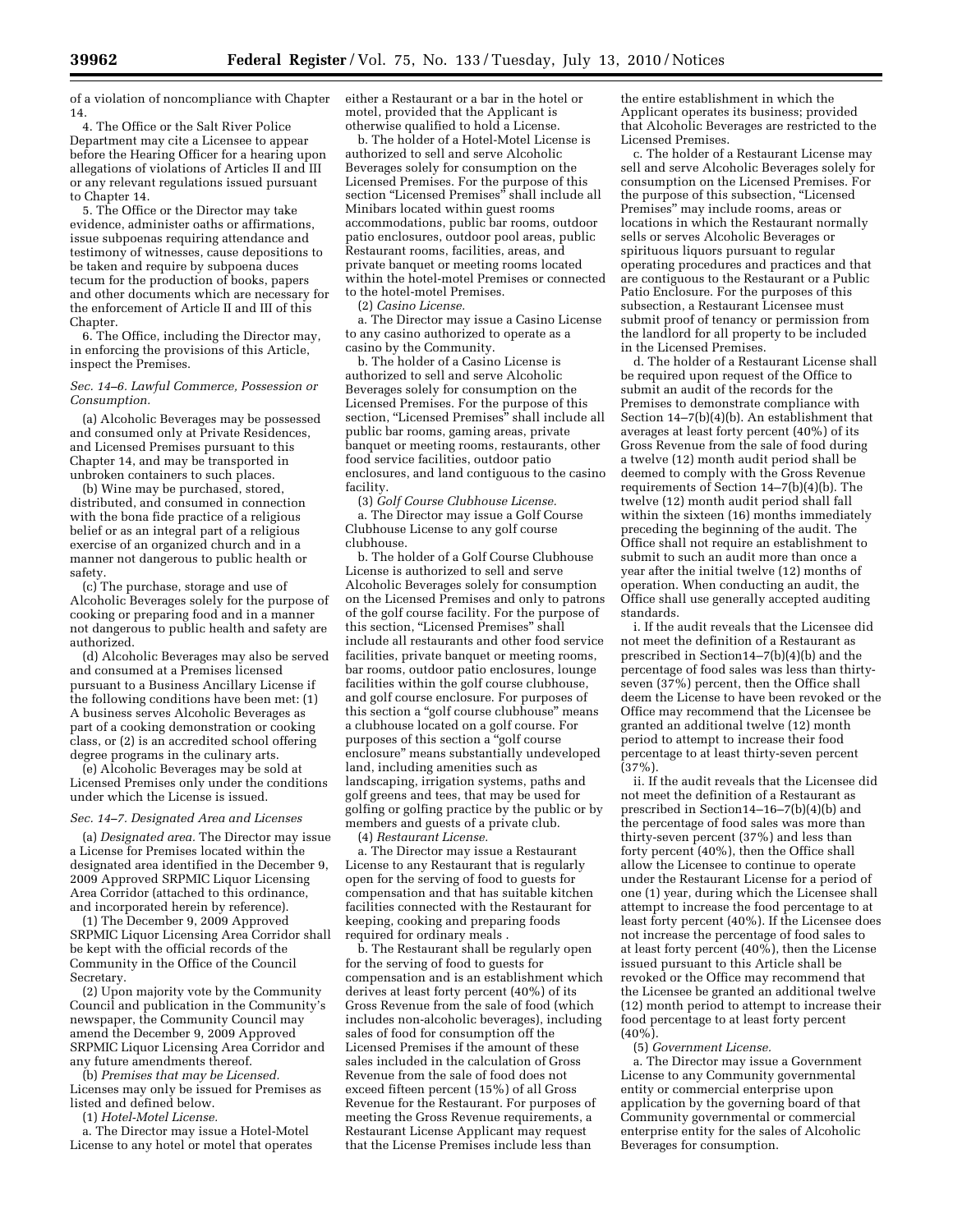b. The holder of a Government License may sell and serve Alcoholic Beverages solely for consumption on the Licensed Premises. The holder of the Government License may sell and serve Alcoholic Beverages for consumption on the Premises for which the license is issued, including a stadium.

c. Any agreement entered into by a Community governmental entity to a concessionaire to sell or serve Alcoholic Beverages pursuant to this subsection shall contain the following provisions:

i. A provision that fully indemnifies and holds harmless the Community and any of its agencies, boards, commissions, Officers, and employees against any liability for loss or damage incurred either on or off Community property and resulting from the negligent serving of Alcoholic Beverages by the concessionaire or the concessionaire's agents or employees.

ii. A provision that either posts a surety bond in favor of the Community in an amount determined by the Community to be sufficient to indemnify the Community against the potential liability or that names the Community as an additional insured in a liability policy that provides sufficient coverage to indemnify the Community as determined by the Community.

(6) *Business Ancillary License and/or Special Event License.* 

a. The Director may issue a Business Ancillary License to (i) a business that serves Alcoholic Beverages as part of a cooking demonstration or cooking class or (ii) a school offering degree programs in the culinary arts.

i. A Business Ancillary License shall be issued pursuant to the process prescribed in Section 14–8 and 14–9 of this Article. Provided that certain provisions, as determined by the Director (in a written form), may not be applicable as a Business Ancillary Licensee is generally considered a social host and not engaged in the selling of Alcoholic Beverages.

ii. A Business Ancillary License shall only be available to a business that is not in the primary business of selling food or alcohol.

iii. The holder of a Business Ancillary License is authorized to serve Alcoholic Beverages solely for consumption on the Licensed Premises and only to guests of the business or in the case of a school, to students enrolled at the school.

iv. The holder of a Business Ancillary License shall not be authorized to sell Alcoholic Beverages separately or by the drink.

b. The Director may issue a Special Event License for a business for the purpose of holding a bona fide business-related networking function for its customers, clients, employees or business partners; or for the purpose of a bona fide charitable, civic, or religious organization to hold a special fundraising event. Provided that any License issued as a Special Event License meets the following conditions:

i. A Special Event License is only issued for one  $(1)$  day for a duration that shall not exceed eight (8) hours;

ii. A Special Event License may only be issued no more than once a year and shall only be issued to an Applicant that has obtained a special event license pursuant to the requirements of the State of Arizona; and

iii. A Special Event License shall only be available to a business that is not in the primary business of selling food or alcohol.

c. A Person applying for a Special Event License must make application to the Office at least forty-five (45) days prior to the special event. The Director in his/her administrative discretion, without a public hearing, shall consider the following factors in determining whether to approve or disapprove the Special Event License:

i. Whether the event will be open to the public;

ii. The criminal history of the Applicant; iii. The nature of the event;

iv. The security measures taken by the

Applicant;

v. The type of Alcoholic Beverages to be sold at the event;

vi. How the Alcoholic Beverages will be served at the event;

vii. Whether the Applicant, within the past three (3) years, has held an event that created a Community disturbance or whether the event site has generated Community disturbance complaints;

viii. The potential for noise, traffic, lack of parking, and other related concerns;

ix. The length of the event;

x. The sanitary facilities available to the participants;

xi. The anticipated amount of participants at the event;

xii. The availability of the Community's police and fire departments to provide coverage at the event (if deemed reasonably necessary by the Community);

xiii. Proof of adequate insurance (as deemed reasonably necessary by the Director) by the Applicant for this event; and

d. The nature of the sound amplification of the event. In addition to the Special Event License issued pursuant to this Article, the Applicant must obtain a Special Use Permit from the Community, and pay for any associated costs, including any overtime costs, for police, fire, or other Community departments whose presence is determined necessary, by the Community, for the special event.

# *Sec. 14–8. Licensing by the Office.*

(a) *Applicant and Licensee Qualifications.*  1. Every Alcoholic Beverage Licensee shall be a citizen of the United States.

2. The Office shall require an Applicant and may require any Controlling Person to furnish background information and to submit a full set of fingerprints to the Office.

3. Each Applicant or Licensee shall designate a Person who shall be responsible for managing the Premises. The manager shall be a natural Person and shall meet all the requirements for licensure pursuant to this Article.

4. No License shall be issued to any Person who, within one (1) year before application, has had a License revoked in any jurisdiction.

5. No License shall be issued to or renewed for any Person who, within five (5) years before the application, has been convicted of a felony in any jurisdiction; provided that for

a conviction of a corporation, LLC or partnership to serve as a reason for denial, conduct which constitutes the offense and was the bases for a felony conviction must have been engaged in, authorized, solicited, commanded or recklessly tolerated by the directors of the corporation, LLC or partnership or by a high managerial agent acting within the scope of employment. For purposes of this subsection, ''high managerial agent'' means an officer, partner or member of a corporation, LLC or partnership in a position of comparable authority with respect to the formulation of company policy.

6. No corporation shall be issued a License or a renewal of that License unless on file with the Office is a list of all of the corporations Officers and directors and any stockholders who owns ten percent (10%) or more of the corporation. The Office shall not issue or renew a License for any Person who at the request of the Director fails to provide the Office with complete financial disclosure statements indicating all financial holdings any Controlling Person. Provided that, publicly traded companies are exempt from the requirements set forth in this paragraph.

7. An Alcoholic Beverage License shall be issued only after a satisfactory showing of the capability, qualifications and reliability of the Applicant; and that the public convenience requires and that the best interest of the Community will be substantially served by the issuance of the License.

8. The License shall be to sell or deal in Alcoholic Beverages only at the place and in the manner provided in the License. A separate License shall be issued for each specific Premises.

9. All applications for an original License, the renewal of a License or the transfer of a License pursuant to this Article shall be filed with and determined by the Director, unless an appeal is filed and then the Hearing Officer will approve or disapprove of such License.

10. A Person who assigns, surrenders, transfers or sells control of a business which has an Alcoholic Beverage License shall notify the Office within fifteen (15) business days after the assignment, surrender, transfer or sale. An Alcoholic Beverage License shall not be leased or subleased. A concessional agreement is not considered a lease or a sublease in violation of this Article.

11. If a Person other than those Persons originally Licensed acquires control of a License or Licensee, the Person shall file notice of the acquisition with the Office within fifteen (15) business days after such acquisition of control. All Officers, directors or other Controlling Persons shall meet the qualifications for licensure as prescribed in this Article. On the request of the Licensee, the Director shall conduct a pre-investigation prior to the assignment, sale or transfer of control of a License or Licensee, the reasonable costs of such investigation shall be borne by the Applicant. The preinvestigation shall determine whether the qualifications for licensure as prescribed by this Article are met.

(b) *Application.* A Person desiring a License to sell or deal Alcoholic Beverages shall make application to the Office on a form prescribed by the Office.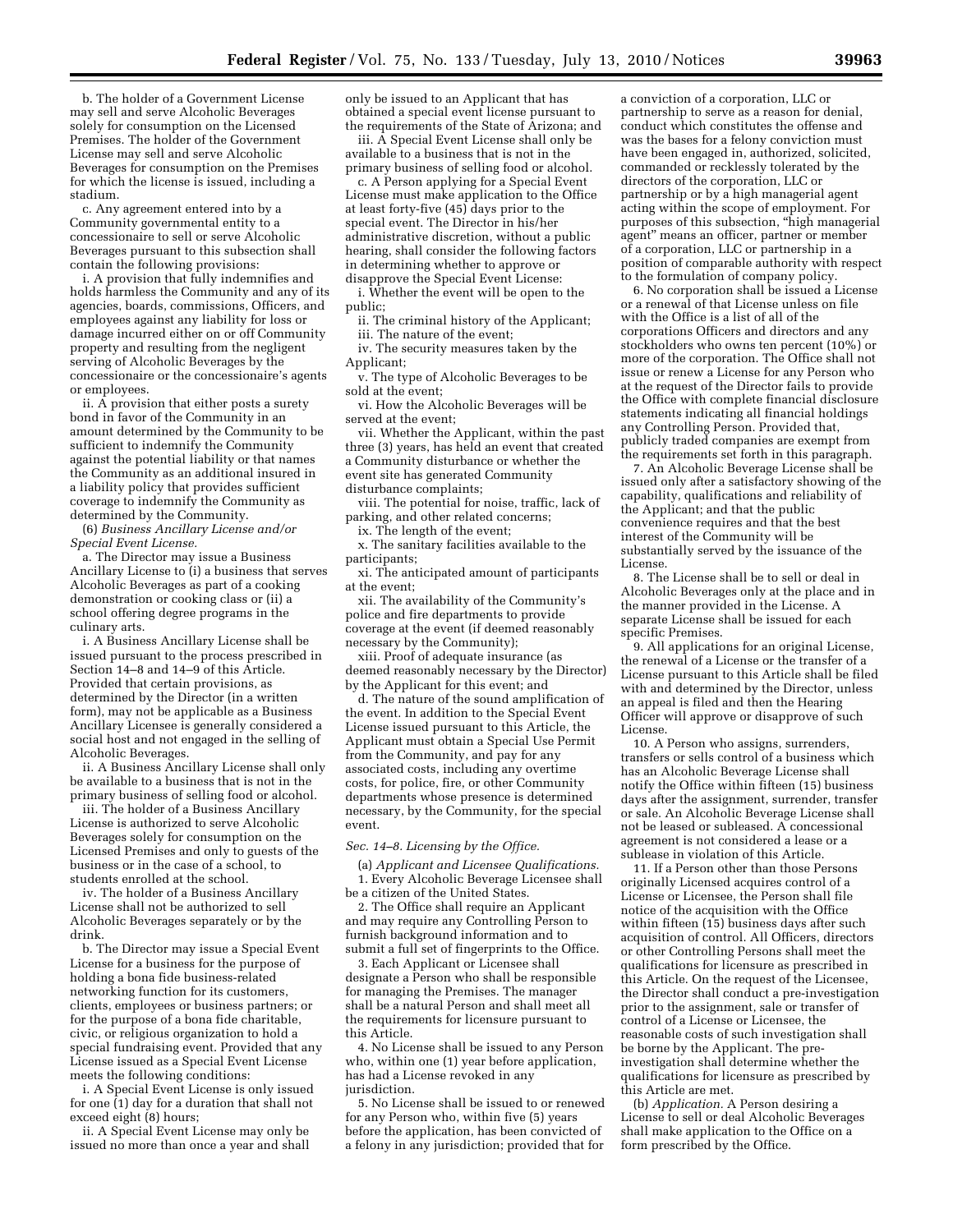(c) *Notice.* Within thirty (30) days of receipt of the License application, the Office shall hold a hearing on such application. Upon receipt of such application, the Office shall post a copy of the completed application in a conspicuous place on the front of the Premises where the business is proposed to be conducted and in this posting, the notice shall contain the following provisions: ''*A hearing on a liquor License application shall be held at the following date, time and location [Insert date, time and address]. Any Person owning or leasing property within a one-mile radius may contact the Office in writing to register as a protestor. To request information regarding procedures before the Office and notice of any Office hearings regarding this application, contact the Office at [Insert Office contact information].* 

(d) *Applicant's Burden.* Licenses will be issued by the Director after a hearing and upon a determination by the Director that the following criteria have been met by a satisfactory showing by the Applicant that:

1. the public convenience requires the issuance of the License, and

2. the best interests of the Community will be substantially served by the issuance of the License.

(e) *Evidence.* Evidence that may be considered when determining whether the public convenience requires and the best interest of the Community are substantially served by the issuance of a License are the following:

1. Petitions and testimony from Persons in favor of or opposed to the issuance of a License who reside in the Community, or own or lease property located within the Community that is in close proximity to the proposed Premises.

2. The number and series of Licenses in close proximity.

3. Evidence that all necessary Licenses and permits have been obtained from the state and all other governing bodies.

4. The residential and commercial population of the Community and its likelihood of increasing, decreasing or remaining static.

5. The Community's residential and commercial population density in close proximity.

6. Evidence concerning the nature of the proposed business, its potential market, and its likely customers.

7. Effect on vehicular traffic in close proximity.

8. The compatibility of the proposed business with other activity in close proximity.

9. The effect or impact of the proposed Premises on businesses or the residential neighborhood whose activities might be affected by granting the License.

10. The history for the past five (5) years of liquor violations and reported criminal activity at the proposed Premises provided that the Applicant has received a detailed report(s) of such activity at least twenty (20) days before the hearing.

11. Comparison of the hours of operation of the proposed Premises to the existing businesses in close proximity.

12. Proximity to licensed childcare facilities and k-12 schools.

(f) *Inappropriate Purpose.* In order to prevent the proliferation of Licenses, the Office may deny a License to an Applicant after determining that the Applicant's business is inappropriate for the sale of spirituous liquor. An inappropriate Applicant or business is one that cannot clearly demonstrate that the sale of spirituous liquor is directly connected to its primary purpose and that the sale of liquor is not merely incidental to its primary purpose.

(g) *Public Hearing.* The Director shall determine after a hearing has been held whether and under what conditions a License shall be issued.

1. The hearing shall be announced by notice in the Community newspaper.

2. Notice shall be given no less than ten (10) business days prior to such hearing.

3. The hearing shall be conducted by the Director in an informal manner with rules adopted pursuant to this Article calculated to assure full disclosure of all relevant information.

4. Professional attorneys may be permitted to represent parties at any administrative hearing before the Office, the Director or the Hearing Officer pursuant to this Article.

5. The Director shall hear all relevant issues and, within thirty (30) days after the hearing is concluded, shall issue a written decision.

6. The decision will contain the findings of fact relied on by the Director for the decision as well as the decision.

7. The Applicant shall be provided notice of the hearing via standard and certified mail.

8. The Director shall enter an order recommending approval or disapproval of the License within sixty (60) days after the filing of the application.

(h) *Appeals.* A decision of the Director may be appealed by any Aggrieved Party to the Community Manager. The Community Manager shall appoint a Hearing Officer to hear the appeal. The Hearing Officer shall be a member in good standing of the Arizona State Bar and shall have previous experience serving in a judicial capacity.

1. *Appeal process.* Appeals of any decision of the Director shall follow this process:

a. A notice of appeal shall be filed with the Community Manager within fifteen (15) business days after notice of the decision by the Director.

b. The notice of appeal shall state all the grounds for appeal relied on by the appellant.

c. The appellee may file a short written response to the grounds for appeal within fifteen (15) business days after the notice of appeal is filed.

d. The notice of appeal and response shall be mailed to the opposing party within two (2) business days on which it was filed.

e. If the appellant is the Applicant for the License, the appellee shall in all cases be the Director. If the appellant is a Person who filed a notice of appearance or the Community, the appellee shall in all cases be the Applicant.

f. In the event there is more than one notice of appeal filed, the appeals shall be consolidated and only one response shall be filed to the consolidated appeals.

2. *Status of initial determination.* The decision of the Director shall be suspended

until a final determination of the appeal is issued by the Hearing Officer.

3. *Grounds for appeal.* An Aggrieved Party may appeal any final decision of the Director regarding applications or Licenses based on a contention that the decision was any of the following: (1) Founded on or contained errors of law, (2) unsupported by any competent evidence as disclosed by the record, (3) materially affected by unlawful procedures, (4) based on a violation of any SRPMIC constitutional provision, or (5) arbitrary or capricious.

a. The Hearing Officer shall conduct a hearing and may accept any relevant and material evidence and testimony.

b. An official record of the hearing shall be prepared. Persons, at their own costs, may request that the hearing record be transcribed and may be provided a copy of the transcribed record.

c. The Hearing Officer shall determine whether the decision is supported by the findings of fact and the law.

d. The Hearing Officer may affirm, reverse or modify any decision issued by the Director.

e. The Hearing Officer's decision shall be final and not subject to rehearing, review or appeal.

*Sec. 14–9. License Terms, Fees, Renewals and Transfers.* 

(a) *License Terms and Fees.* Licenses shall be issued for a period of one (1) year and are renewable on application to the Office which will renew upon payment of the appropriate fee.

1. A Licensee who fails to renew the License on or before the due date shall pay a penalty of five hundred dollars (\$500.00).

2. If the due date falls on a Saturday, Sunday or a legal holiday, the renewal shall be considered timely if it is received by the Office on the next business day.

3. A Licensee who fails to renew the License on or before the due date may not sell, purchase, or otherwise deal in Alcoholic Beverages until the License is renewed.

4. A License that is not renewed within sixty (60) days after its due date is deemed terminated. The Director may renew the terminated License if good cause is shown by the Licensee as to why the License was not renewed on its due date or the sixty (60) days following the due date.

5. Issuances fees for an original License and the renewal thereof shall be the

following (excluding applicable surcharges): a. Hotel-Motel License: Original \$2,000.00, renewal \$500.00.

b. Golf Course License: Original \$2000.00, renewal \$500.00.

c. Casino License: Original \$2,500.00, renewal \$750.00.

d. Restaurant License: Original \$2,000.00, renewal \$500.00.

e. Government License: Original \$200.00, renewal \$100.00.

f. Business Ancillary License: Original \$200.00, renewal \$100.00.

g. Special Event License: Original \$200.00. 6. The Office may assess a surcharge on the annual renewals of Licenses to be used to help defray the costs of an auditor and support staff to review compliance of the requirements of the Licensees.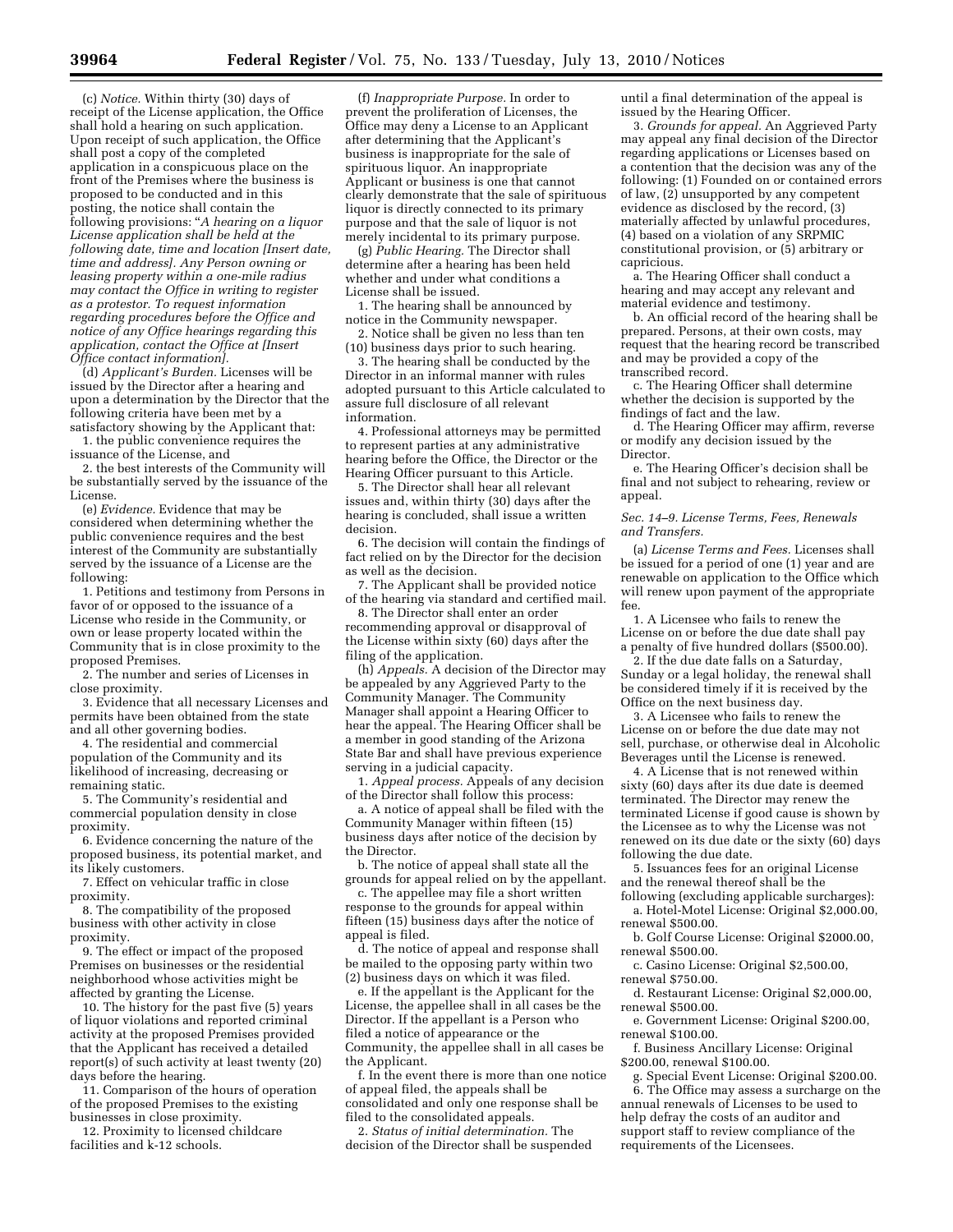7. The Office may assess a surcharge to assist in the costs of enforcement programs that respond to complaints filed under this Article.

8. For purposes of this Article only, Licensee shall keep records of Licensee's business activity and all Persons employed at the Licensed Premises in a manner and location and for such duration as prescribed by the Director for a period of at least two (2) years. Business Activity shall include invoices, records, bills or other papers and/ or documents relating to the purchase, sale and delivery of Alcoholic Beverages, and in the case of a Restaurant or Hotel-Motel Licensee, such documentation shall also be kept for the purchase, sale and delivery of food.

9. Licenses issued under this Article are nontransferable without the prior written approval of the Director after the application process has been completed.

a. The transfer fee of a License from one Person to another Person is \$300.00 (excluding an application fee).

b. The transfer fee of License from one location to another location shall be \$100.00 (excluding an application fee).

c. The Office may issue an interim permit to the transferee of a transferable License pursuant to regulations established by the Office.

(b) *Beverage restrictions.* Licenses may only be issued for Premises operated under the following classifications as defined herein; and such Licenses may be restricted to the sale of (i) all Alcoholic Beverages, (ii) only beer, (iii) only wine, or (iv) only beer and wine. Licenses may be restricted based on the type of License sought by the Applicant.

(c) *Reasons for Revocation, Suspension and Grounds not to Renew.* After notice and a hearing, the Director may revoke, suspend or refuse to renew any License issued pursuant to this Article for the following reasons:

1. There occurs on the Licensed Premises repeated acts of violence or disorderly conduct.

2. The Licensee fails to satisfactorily maintain the capability, qualifications and reliability requirements of an Applicant for a License prescribed pursuant to this Article.

3. The Licensee or Controlling Person knowingly files with the Office an application or other document which contains material information which is false or misleading or while under oath knowingly gives testimony in an investigation or other proceeding under this Article which is false or misleading.

4. The Licensee or the Controlling Person is habitually intoxicated while on the Premises.

5. The Licensed business is delinquent for more than ninety (90) days in the payment of taxes, penalties or interest to the Community.

6. The Licensee or the Controlling Person obtains, assigns, transfers or sells an Alcoholic Beverage License in a manner that is not compliant with Articles II and III of this Chapter 14.

7. The Licensee fails to keep for two (2) years and make available to the Office upon

reasonable request all invoices, records, bills or other papers and/or documents relating to the purchase, sale and delivery of Alcoholic Beverages, and in the case of a Restaurant or Hotel-Motel License, all invoices, records, bills or other papers and/or documents relating to the purchase, sale and delivery of food.

8. The Licensee or Controlling Person violates or fails to comply with Articles II and III, any rule or regulation adopted pursuant to this Chapter 14 or any Alcoholic Beverage law of the Community.

9. The Licensee or an employee of a Licensee fails to take reasonable steps to protect the safety of a customer of the Licensee entering, leaving or remaining on the Licensed Premises when the Licensee knew or reasonably should have known of the danger to such Person, or the Licensee fails to take reasonable steps to intervene by notifying law enforcement officials or otherwise prevent or break up an act of violence or an altercation occurring on the Licensed Premises or immediately adjacent to the Premises when the Licensee knew or reasonably should have known of such acts of violence or altercations.

10. The Licensee or Controlling Person lacks good moral character.

11. The Licensee or Controlling Person knowingly associates with a Person who has engaged in racketeering or has been convicted of a felony, and the association is of such a nature as to create a reasonable risk that the Licensee will fail to conform to the requirements of this Article or of any Community law.

12. The Licensee or Controlling Person is convicted of a felony provided that for a conviction of a corporation, LLC or partnership to serve as a reason for any action by the Office, conduct which constitutes the offense and was the basis for the felony conviction must have been engaged in, authorized, solicited, commanded or recklessly tolerated by the directors of the corporation, LLC or partnership or by a high managerial agent acting within the scope of employment. For purposes of this subsection, ''high managerial agent'' means an officer, partner or member of a corporation, LLC or partnership or any other agent of the corporation, LLC or partnership in a position of comparable authority with respect to the formulation of company policy.

(d) *Suspension, Revocation, Refusal to Renew or Sanctions.* 

1. The Director may suspend, revoke or refuse to issue, transfer or renew a License based solely on the unrelated conduct or fitness of any officer, director, managing agent or other Controlling Person if that officer, director, managing agent or Controlling Person retains any interest in or control of the License after sixty (60) days following a written notice to the Licensee.

2. The Director may refuse to transfer any License or issue a new License at the same location if the Director has filed a complaint against a Licensee or the location which has not been resolved that alleges a violation of any of the grounds identified in Articles II and III of this Chapter until such time as the complaint has been finally adjudicated.

3. The Director may cause a complaint and notice of hearing to be directed to the Licensee setting forth the violations alleged against the Licensee.

e. Upon receipt of a complaint, the Licensee shall have ten (10) business days to respond to the allegations by filing a written response to the Director.

f. Failure by the Licensee to respond to the compliant within ten (10) business days shall be considered an admission by the Licensee of the allegations. The Director may then vacate a hearing and impose appropriate sanctions on the Licensee.

g. In lieu of or in addition to any suspension, revocation or refusal to renew a License, the Director may impose a civil penalty of not less than two hundred (\$200.00) dollars and no more than three thousand (\$3,000.00) dollars for each violation and/or require the Licensee to attend certain training.

h. The Licensee may appeal the decision by the Director to fine, revoke or not renew their License to the Community Manager who will appoint a Hearing Officer pursuant to the requirements of this Article. The Hearing Officer may affirm, modify or reverse the decision of the Director to impose the civil penalty.

#### *Sec. 14–10. Injunction.*

If the Office or the Director has reasonable grounds to believe that a Person owns, operates, leases, manages or is controlling a business establishment or business Premises that is not properly licensed pursuant to this Article, then the Office or the Director may apply to the Community Court for a temporary restraining order or other injunctive relief prohibiting the specific acts complained of by the Office or the Director.

#### *Sec. 14–11. Miscellaneous.*

(a) *Severability.* If any provision of this Chapter 14 of the SRPMIC Code of Ordinances shall be determined invalid or unenforceable by a court of competent jurisdiction, such determination shall not be held to invalidate or render unenforceable the remainder of this Chapter 14, and to this end, the provisions of this Chapter are severable.

(b) *Amendment.* This Chapter may be amended by a majority vote of the Community Council or by the Community initiative or referendum process.

#### *Sec. 14–12—12–16. Reserved.*

#### **Article III. Unlawful Acts**

#### *Sec. 14–17. Violation of Chapter 14.*

(a) *Civil sanctions & penalties.* A Person who violates any provision of this Chapter 14 of the SRPMIC Code of Ordinances may have their License revoked, suspended or may be assessed other civil sanctions.

(b) *Criminal penalties.* Persons who come within the criminal jurisdiction of this Community, and are guilty of violations of Chapter 14 of this SRPMIC Code of Ordinances, are subject to criminal penalties and upon conviction shall be sentenced to imprisonment for a period not to exceed six (6) months or to a fine not to exceed five thousand dollars (\$5000.00) or both such imprisonment and fine, with costs.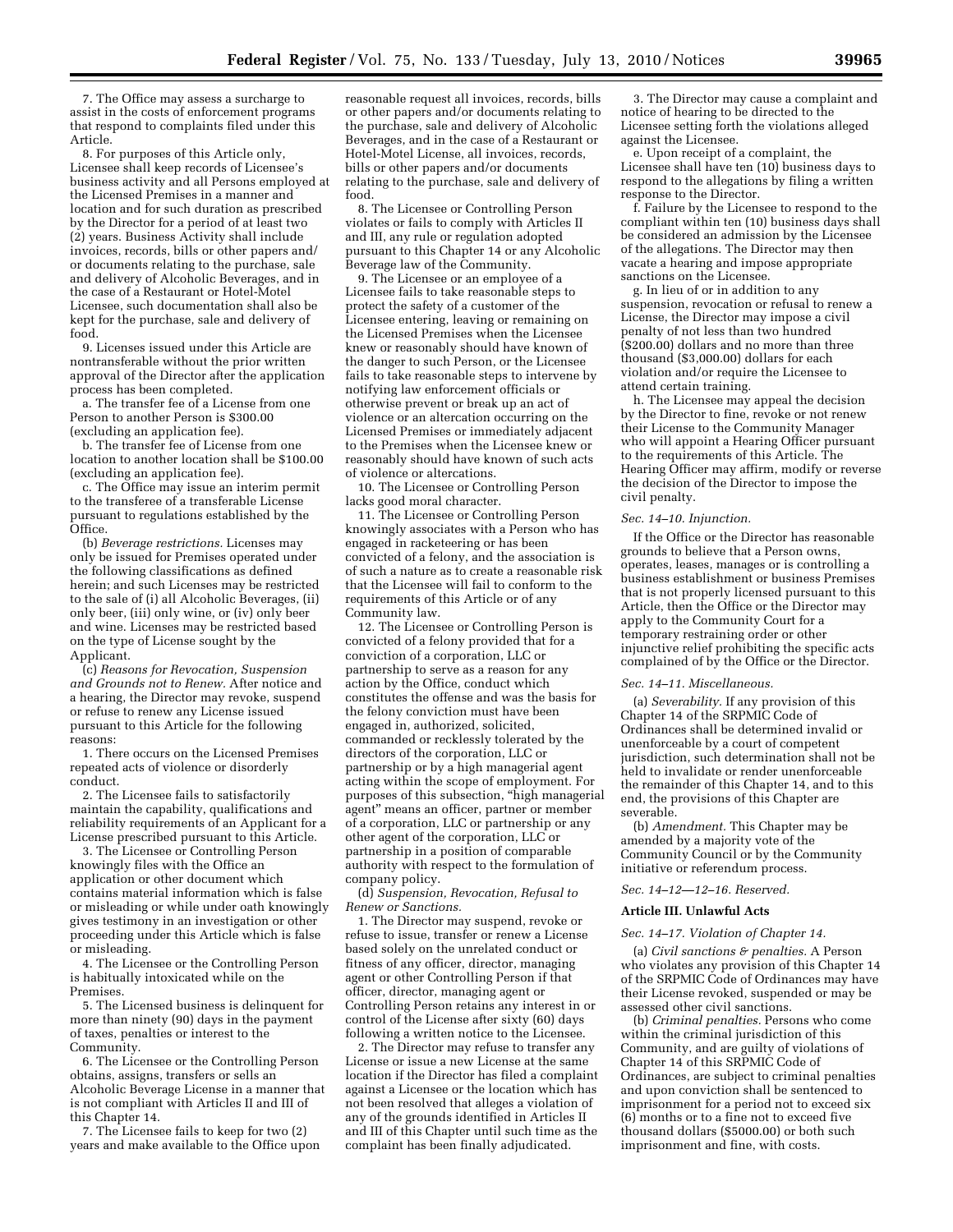# *Sec. 14–18. Unlawful Acts.*

(a) It shall be unlawful for any Person to buy, sell or distribute Alcoholic Beverages in any manner not allowed by Chapter 14 of the SRPMIC Code of Ordinances

(b) It shall be unlawful to employ a Person under the age of nineteen (19) years in any capacity connected with the handling of Alcoholic Beverages.

(c) It shall be unlawful for a Licensee or other Person to give, sell or cause to be sold or otherwise distribute Alcoholic Beverages to a Person under the age of twenty-one (21) years.

1. If a Licensee, an employee of a Licensee or any other person questions or has reason to question that a person ordering, purchasing, attempting to purchase or otherwise procuring or attempting to procure the serving or delivery of spirituous liquor is under the legal drinking age, the Licensee, employee of the Licensee or other person shall do the following:

a. Demand identification from the person.

b. Examine the identification to determine that the identification reasonably appears to be a valid, unaltered identification that has not been defaced.

c. Examine the photograph in the identification and determine that the person reasonably appears to be the same person in the identification.

d. Determine that the date of birth in the identification indicates the person is not under the legal drinking age.

2. If a Licensee or an employee of a Licensee who follows the procedures prescribed above in Section 14–18(c)(1)(a)– (d), records and retains a record of the person's identification on this particular visit, the Licensee or employee of the Licensee shall not be in violation of Section  $14-18(c)$ – $(e)$ .

3. Proof that a Licensee or employee followed the entire procedure proscribed above in Section  $14-18(c)(1)(a)-(d)$ , but did not record and retain a record of the identification is an affirmative defense to a violation of this Section 14–8(c)–(e).

4. A Licensee or employee of a Licensee who has not recorded and retained a record of the identification prescribed by Section  $14-18(c)(1)(a)-(d)$ , is presumed not to have followed any of the elements of Section 14–  $18(c)(1)(a)–(d).$ 

(d) It shall be unlawful for a Person under the age of twenty-one (21) years to buy, Possess, or consume Alcoholic Beverages.

(e) It shall be unlawful for a Licensee or an employee of the Licensee to knowingly permit any Person on or about the Licensed Premises to give or furnish Alcoholic Beverages to any Person under the age of twenty-one (21) or knowingly permit any Person under the age of twenty-one (21) to have in the Person's Possession Alcoholic Beverages on the Licensed Premises.

j. It shall be unlawful for a Licensee or an employee of the Licensee to consume Alcoholic Beverages on or about the Licensed Premises during such periods as when such Person is working at the Licensed Premises, except that:

a. An employee of an On-Sale Retailer, during the employee's working hours in connection with the employment, while the

employee is not engaged in waiting on or serving customers, may taste samples of beer or wine not to exceed four (4) ounces per day or distilled spirits not to exceed two  $(2)$ ounces per day provided by an employee of a wholesaler or distributor who is present at the time of sampling.

b. An employee of an On-Sale Retailer, under the supervision of a manager as part of the employee's training and education, while not engaged in waiting on or serving customers may taste samples of distilled spirits not to exceed two (2) ounces per educational session or beer/wine not to exceed four (4) ounces per educational session, and provided that a Licensee shall not have more than two (2) educational sessions in any thirty (30) day period.

c. An unpaid volunteer of a special event may purchase and consume Alcoholic Beverages while not engaged in waiting on or serving Alcoholic Beverages to customers at the special event. This subsection does not apply to unpaid volunteers whose responsibilities include verification of a person's legal drinking age, security or the operation of any vehicle or heavy machinery.

d. A Licensee or Employee of a Licensee of a Business Ancillary Licensee may consume Alcoholic Beverages as part of a meal prepared in connection with a cooking demonstration.

(g) It shall be unlawful for a Licensee or an employee of the Licensee to sell Alcoholic Beverages to a disorderly or obviously intoxicated Person, or for a Licensee or employee of a Licensee to allow or permit a disorderly or obviously intoxicated Person to remain on the Premises except that a Licensee or an employee of the Licensee may allow an obviously intoxicated person to remain on the Premises for a period of time of not to exceed thirty (30) minutes after the state of obvious intoxication is known or should have been known to the Licensee in order that a non-intoxicated person may transport the obviously intoxicated person from the Premises. For purposes of this Article, "obviously intoxicated" means inebriated to the extent that a Person's physical faculties are substantially impaired and the impairment is shown by significant uncoordinated physical action or physical dysfunction that would have been obvious to a reasonable Person.

(h) It shall be unlawful for a Licensee or an employee of the Licensee to sell Alcoholic Beverages that are in a Broken Package (all wine and Alcoholic Beverages shall have their seal broken by the Licensee or their employee before serving such Alcoholic Beverage to the customer).

(i) It shall be unlawful for a Licensee or an employee of the Licensee to sell Alcoholic Beverages as an Off-Sale Retailer.

(j) It shall be unlawful for a Licensee or an employee of the Licensee to sell Alcoholic Beverages within the Community without being also licensed by the State of Arizona to sell Alcoholic Beverages.

(k) It shall be unlawful for a Licensee or an employee of the Licensee to sell, dispose of, deliver or give Alcoholic Beverages to a Person between the hours of 2 a.m. and 6 a.m., on weekdays (which shall include Saturday), and 2 a.m. and 10 a.m. on Sundays.

(l) It shall be unlawful for a Licensee or an employee of the Licensee to allow a Person to consume or Possess Alcoholic Beverages on the Premises between the hours of 2:30 a.m. and 6 a.m. on weekdays (which shall include Saturday), and 2:30 a.m. and 10 a.m. on Sundays.

(m) It shall be unlawful for a Person to consume Alcoholic Beverages in a Public Place, thoroughfare or gathering. Any Licensee or employee of the Licensee permitting violations of this paragraph shall be subject to License revocation. This paragraph does not apply to the sale of Alcoholic Beverages on the Premises of and by an On-Sale Retailer.

(n) It shall be unlawful for an On-Sale Retailer or an employee of the Licensee to allow a Person under the age of twenty-one (21) to remain in an area on the Licensed Premises during those hours in which the primary use is the sale, dispensing or consumption of Alcoholic Beverages after the Licensee, or the Licensee's employees know or should have known that the Person is under the age of twenty-one (21). This subsection does not apply if the Person under the legal drinking age is accompanied by a spouse, parent or legal guardian who is of legal drinking age, is an on-duty employee of the Licensee, or to the area of the Premises used primarily for the serving of food when food is being served.

(o) It shall be unlawful for an On-Sale Retailer or employee of the Licensee to conduct drinking contests, to sell or deliver to a Person an unlimited number of Alcoholic Beverages during any set period of time for a fixed price, to deliver more than thirty-two  $(32)$  ounces of beer, one  $(1)$  liter of wine or four (4) ounces of distilled spirits in any Alcoholic Beverage drink to one Person at one time for that Person's consumption or to advertise any practice prohibited by this paragraph.

(p) It shall be unlawful for a Licensee or an employee of the Licensee to knowingly permit the unlawful Possession, use, sale or offer for sale of narcotics, dangerous drugs or marijuana on the Premises.

(q) It shall be unlawful for a Licensee or an employee of the Licensee to knowingly permit prostitution or the solicitation of prostitution on the Premises.

(r) It shall be unlawful for a Licensee or an employee of the Licensee to knowingly permit unlawful gambling on the Premises.

(s) It shall be unlawful for a Licensee or an employee of the Licensee to knowingly permit trafficking or attempted trafficking in stolen property on the Premises.

(t) It shall be unlawful for a Licensee or an employee of the Licensee to fail or refuse to make the Premises or records available for inspection and examination as or to comply with a lawful subpoena issued under this Chapter.

(u) It shall be unlawful for any Person other than a law enforcement officer, the Licensee or an employee of the Licensee acting with the permission of the Licensee to be in the Possession of a firearm while on the Licensed Premises of an On-Sale Retailer.

(v) It shall be unlawful for a Licensee or an employee of the Licensee to knowingly permit a Person in Possession of a firearm,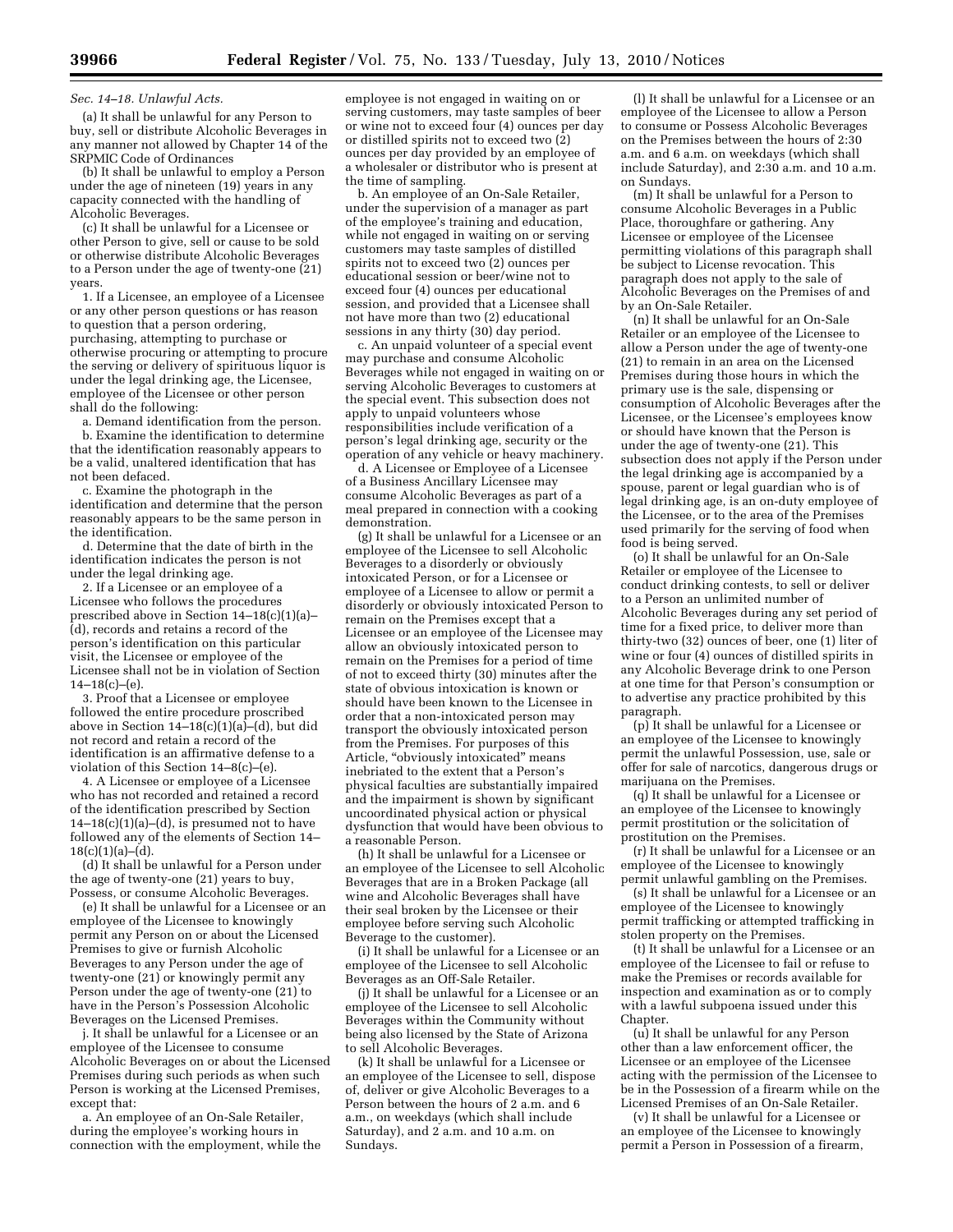other than a law enforcement officer, the Licensee or the employee of the Licensee (acting with the permission of the Licensee) to remain on the Licensed Premises or to serve, sell or furnish spirituous liquor to a Person in Possession of a firearm while on the Licensed Premises of an On-Sale Retailer.

(w) It shall be unlawful for a Person under the age of twenty-one (21) to drive or be in physical control of a motor vehicle while there is any Alcoholic Beverage in the Person's body.

(x) It shall be unlawful for a Licensee or employee of the Licensee to purposely induce a voter, by means of alcohol, to vote or abstain from voting for or against a particular candidate or issue on Election Day.

(y) It shall be unlawful for a Licensee to fail to report an occurrence of an act of violence, within three (3) business days, to either the Office or the Salt River Police Department.

(z) It shall be unlawful for any Person to consume or be in Possession of any open container of Alcoholic Beverages while operating or while within the passenger compartment of a motor vehicle that is

located on any roadways or public parking lots within the SRPMIC. This paragraph does not apply to a passenger on any bus, limousine or a passenger in the living quarters of a mobile home.

(1) Motor vehicle means any vehicle that is driven or drawn by mechanical power and that is designed for primary use on public roadways.

(2) Open container means any bottle, can, jar or other receptacle that contains Alcoholic Beverages and that has been opened, has had its seal broken or the contents of which have been partially removed.

(3) Passenger compartment means the area of a motor vehicle designed for seating of the driver and other passengers of the vehicle. Passenger compartments include an unlocked glove compartment and any unlocked portable devises within the immediate reach of the driver or any passengers.

(aa) It shall be unlawful for any Person over the age of eighteen (18) who lawfully exercises dominion and control within any Private Residence or the surrounding

premises to knowingly permit any Person under the age of twenty-one (21) to Possess or consume Alcoholic Beverages within the private residence or within the immediate surrounding premises.

(bb) It shall be unlawful for a Licensee to sell Alcoholic Beverages in any manner not provided for by Chapter 14 of the SRPMIC Code of Ordinances or any regulations issued pursuant to this Chapter.

# *Sec. 14–19—14–20. Reserved.*

Replace ''Article III. Possession in a Public Place'' with ''Article IV. Possession in a Public Place.'' [All text to remain in Sections 14–21 through 14–30].

Replace ''Article IV. Possession and Use of Narcotics, Hallucinogens or Dangerous Drugs, Seizure of Vehicles'' with ''Article V. Possession and Use of Narcotics,

Hallucinogens or Dangerous Drugs, Seizure of Vehicles.'' [All text to remain in Sections 14–31 through 14–32].

**BILLING CODE 4310–02–P**